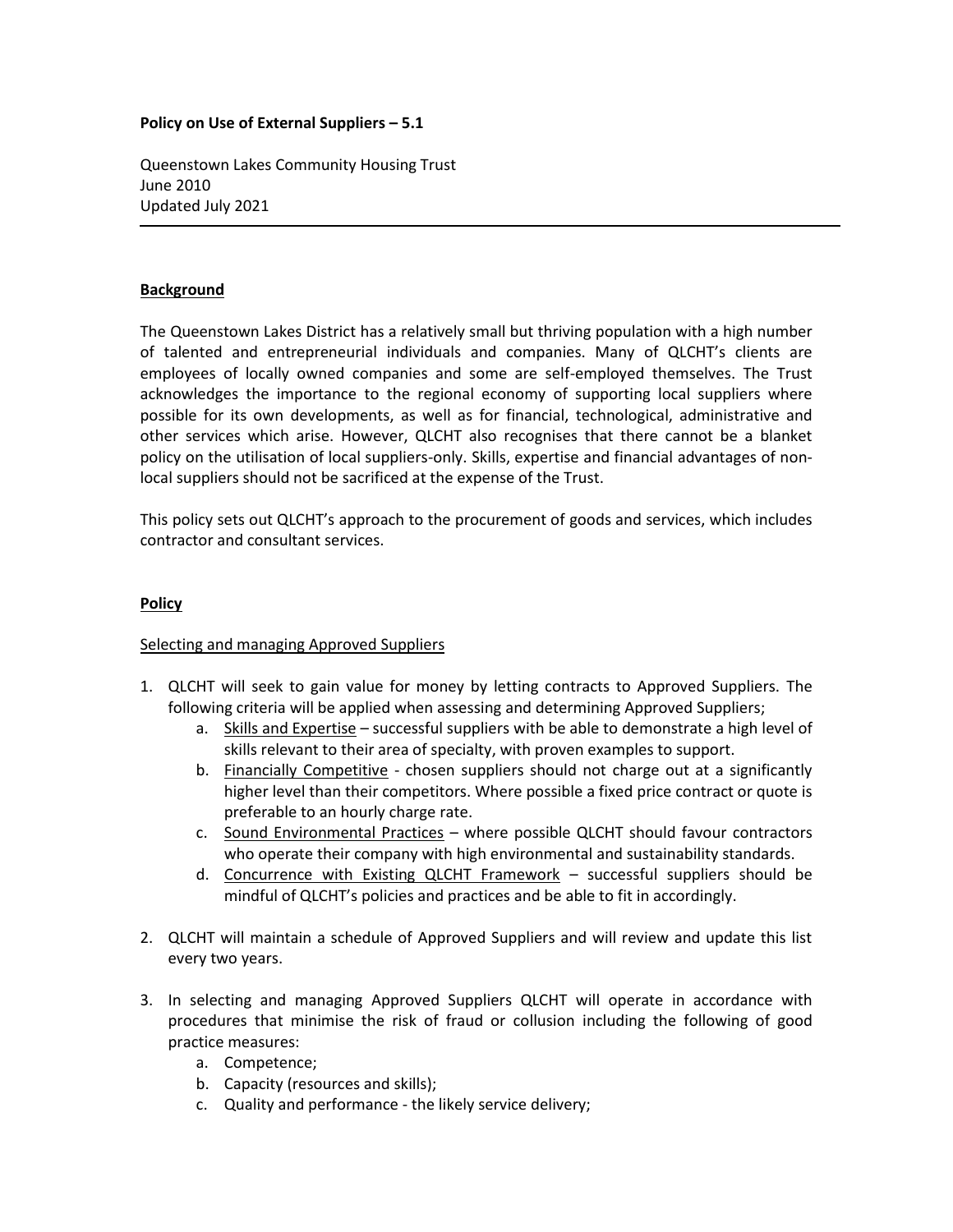- d. Past performance;
- e. Financial health and status;
- f. Control the amount of control the organisation can exert over the delivery of service;
- g. Health, Safety and Wellbeing policies and processes;
- h. Legal and regulatory requirements;
- i. Adequacy of liability and other insurance;
- j. Cost effectiveness;
- k. Commitment to customer service.
- 4. QLCHT will enter into written agreements with Approved Suppliers which set out:
	- a. The services to be provided by all parties involved;
	- b. The standards to be achieved;
	- c. Timetables for regular reporting;
	- d. The basis on which any fees are to be charged;
	- e. The responsibility for financial and operational risk;
	- f. Mechanisms for annual monitoring and regular reviewing the arrangements;
	- g. Dispute resolution process.
- 5. QLCHT will ensure that agents maintain financial records of transactions entered into on its behalf and submit regular reports.
- 6. QLCHT will develop and put in place procedures to monitor the performance and costeffectiveness of partners, agents, consultants and contractors and enforce contractual conditions.
- 7. All expenditure on Approved Suppliers will be in accordance with QLCHT's Authorisation and Process of Expenditure Policy (6.1).

# Selecting and managing non-Approved Suppliers

- 1. In the event an Approved Supplier is not available to carry out works valued at over \$50,000, the works will be tendered to a minimum of three contractors or consultants.
- 2. QLCHT will adopt the following process for letting contracts:
	- a. Compile the specification:
		- i) Resources needed to deliver the service;
		- ii) Processes involved in providing the service;
		- iii) Nature of the service/product;
		- iv) Quality standards;
		- v) Performance targets;
	- b. Decide on process direct commission, competitive tender or negotiated contract;
	- c. Advertise the job/service and request tenders;
	- d. Supply specification and information to potential contractors: specify the time and date and address; specify that tenders are to be sealed;
	- e. Receive completed tenders log time and date and maintain the seal;